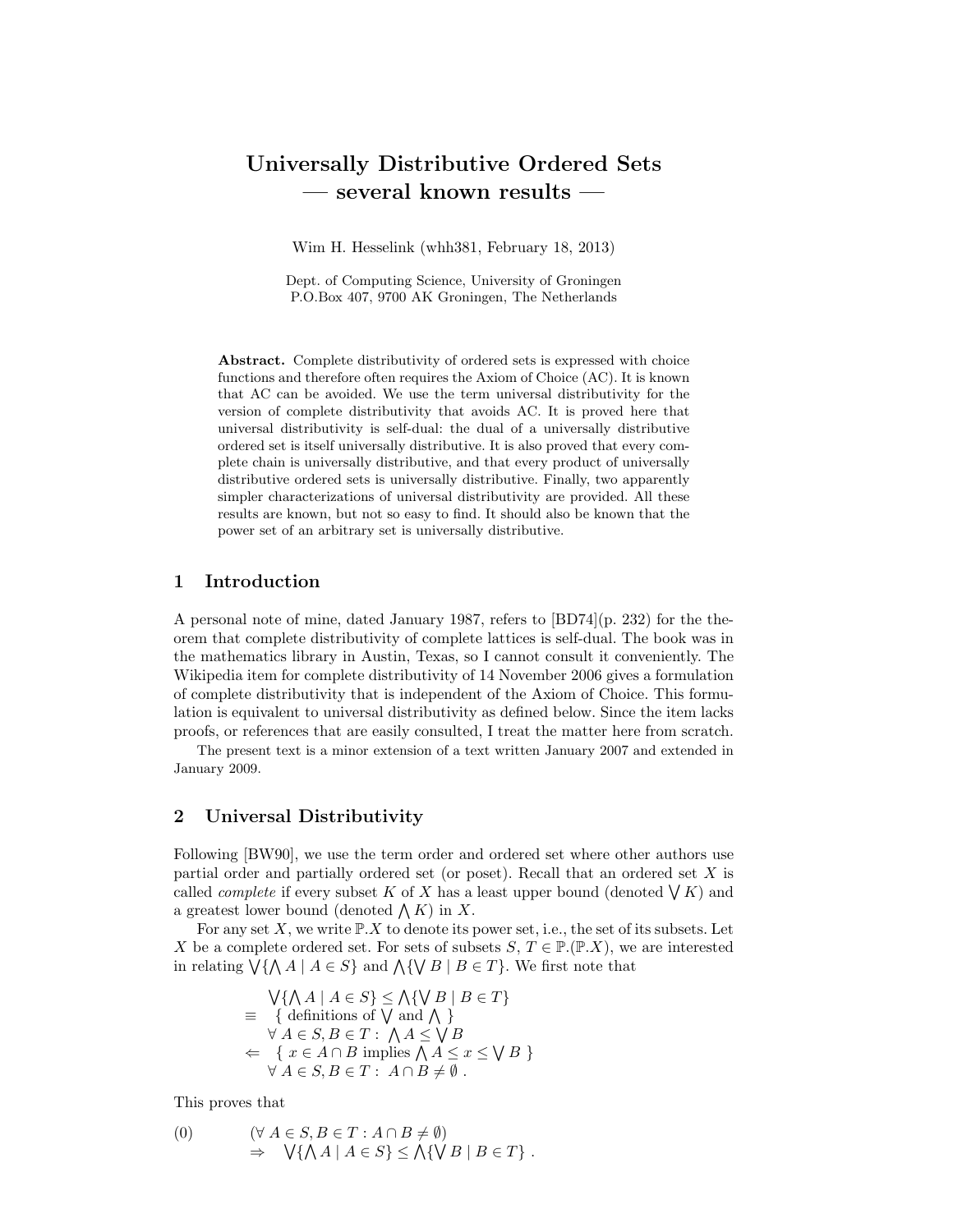We are now interested in a symmetric condition on  $S$  and  $T$  that implies equality in the consequent of (0).

For any  $S \in \mathbb{P} \cdot (\mathbb{P} \cdot X)$ , we define the *up-closure up.S* and the opponent  $S^{\#}$  by

$$
up.S = \{ K \in \mathbb{P}.X \mid \exists A \in S : A \subseteq K \},
$$
  

$$
S^{\#} = \{ B \in \mathbb{P}.X \mid \forall A \in S : A \cap B \neq \emptyset \}.
$$

The antecedent of (0) is equivalent to  $T \subseteq S^{\#}$ , and also to  $S \subseteq T^{\#}$ . The relevance of the up-closure is that  $\{\bigwedge A \mid A \in up.S\} = \{\bigwedge A \mid A \in S\}$  so that

(1) 
$$
\bigvee \{ \bigwedge A \mid A \in up.S \} = \bigvee \{ \bigwedge A \mid A \in S \} .
$$

If  $S \subseteq T^{\#}$  then  $S \subseteq up.S \subseteq T^{\#}$ . This may suggest  $up.S = T^{\#}$  as a condition to imply equality in the consequent of (0). Indeed, this is a symmetric condition, since we have, with K ranging over  $\mathbb{P}.X$ ,

$$
\begin{aligned}\n\text{up.S} &= T^{\#} \\
&= \{ \text{ definitions } \} \\
\forall K : (\exists A \in S : A \subseteq K) \equiv (\forall B \in T : B \cap K \neq \emptyset) \\
&= \{ \text{negative both operands of } \equiv \} \\
\forall K : (\forall A \in S : A \cap (X \setminus K) \neq \emptyset) \equiv (\exists B \in T : B \subseteq (X \setminus K)) \\
&= \{ \text{replace } X \setminus K \text{ by } K \} \\
\forall K : (\forall A \in S : A \cap K \neq \emptyset) \equiv (\exists B \in T : B \subseteq K) \\
&= \{ \text{definitions } \} \\
S^{\#} &= \text{up.T} \ .\n\end{aligned}
$$

Let us define a pair of sets S and T to be *entwined* if  $up.S = T^{\#}$ , or equivalently if  $S^{\#} = up.T$ . We define ordered set X to be universally distributive if it is complete and, for every entwined pair  $S$  and  $T$ , we have

(2) 
$$
\bigvee \{ \bigwedge A \mid A \in S \} = \bigwedge \{ \bigvee B \mid B \in T \}.
$$

It is easy to verify that  $up(S^{\#}) = S^{\#}$ . Therefore S and  $S^{\#}$  always are entwined. If  $X$  is universally distributive, we therefore always have

$$
\begin{aligned} \n\bigvee \{ \bigwedge A \mid A \in S \} &= \bigwedge \{ \bigvee B \mid B \in S^{\#} \} \; , \text{ and} \\ \n\bigwedge \{ \bigvee A \mid A \in S \} &= \bigvee \{ \bigwedge B \mid B \in S^{\#} \} \; . \n\end{aligned}
$$

Since entwinedness is symmetric, universal distributivity is self-dual:

**Theorem 1.** Let  $X$  be a universally distributive ordered set. Then the dual ordered set  $(X, \leq^{\circ})$  given by  $x \leq^{\circ} x' \equiv x' \leq x$  is also universally distributive.

Classically, a complete ordered set  $X$  is called *completely distributive*, if for every  $T \in \mathbb{P}(\mathbb{P} \cdot X)$ , we have

(3) 
$$
\bigwedge \{ \bigvee B \mid B \in T \} = \bigvee_{f \in \prod T} \bigwedge_{B \in T} f.B.
$$

Here  $\prod T = \prod_{B \in T} B$  is the set of choice functions of T. Using  $f^{\dagger}$  for the direct image function, the righthand side of (3) can be reformulated as

$$
\begin{array}{lll}\n\bigvee_{f \in \prod T} \bigwedge_{B \in T} f.B \\
= & \bigvee_{f \in \prod T} \bigwedge f^{\dagger}.T \\
= & \bigvee \{ \bigwedge A \mid A \in T' \} \text{ where } T' = \{ f^{\dagger}.T \mid f \in \prod T \}.\n\end{array}
$$

Note that  $T' \subseteq T^{\#}$  since  $f.B \in f^{\dagger}.T \cap B$  for any  $f \in \prod T$  and  $B \in T$ . Using (0), we get

$$
\bigvee \{ \bigwedge A \mid A \in T' \} \leq \bigvee \{ \bigwedge A \mid A \in T^{\#} \} \leq \bigwedge \{ \bigvee B \mid B \in T \} .
$$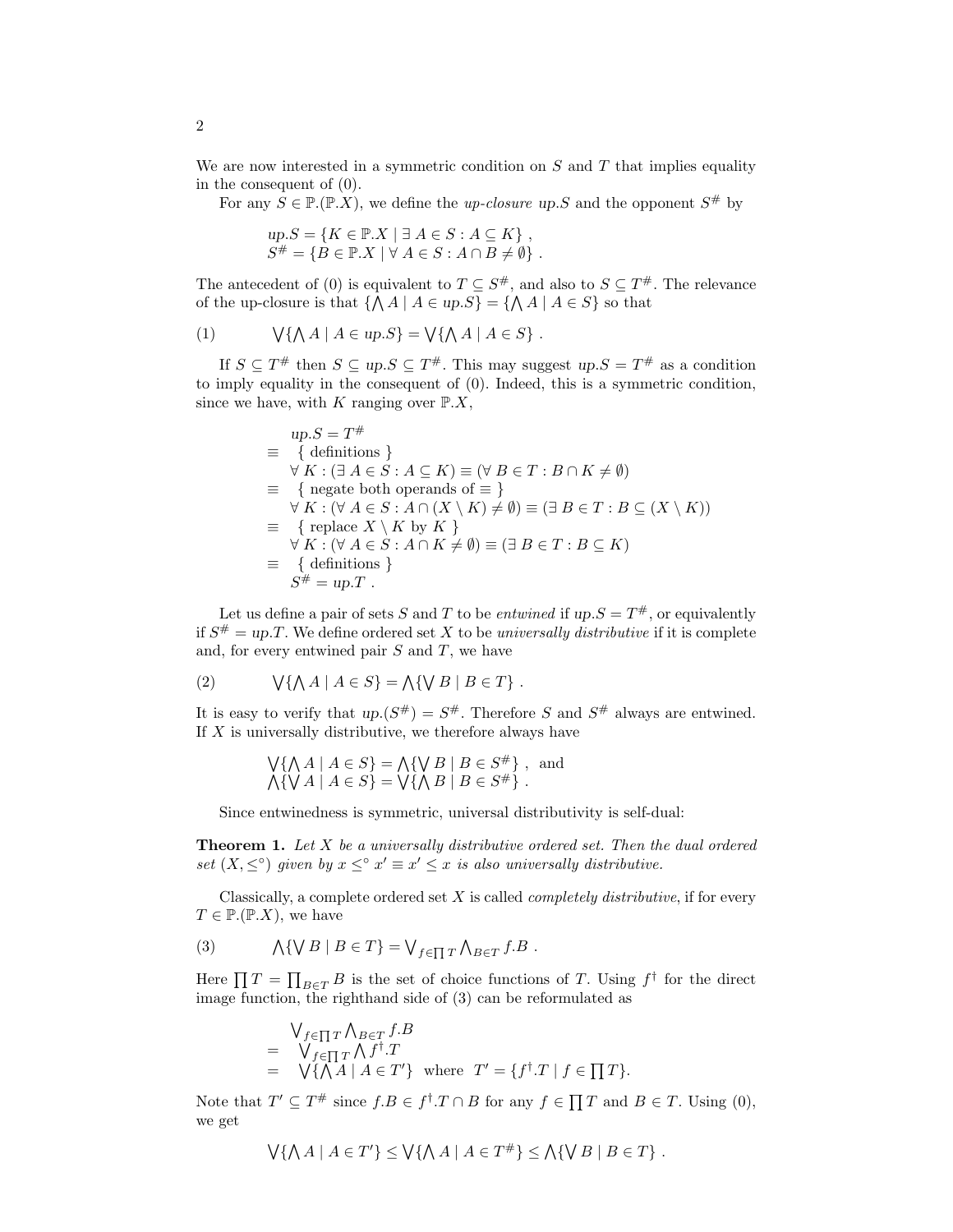This shows that complete distributivity of  $X$  implies

$$
\bigwedge \{ \bigvee B \mid B \in T \} = \bigvee \{ \bigwedge A \mid A \in T^{\#} \} .
$$

If S and T are entwined, this implies formula  $(2)$  because of  $(1)$ . This proves that complete distributivity implies universal distributivity.

We assume validity of the Axiom of Choice to prove the converse implication. Let T be given. For every  $A \in T^{\#}$ , the Axiom of Choice implies that there is some  $f \in \prod_{B \in T} (A \cap B)$ ; this f satisfies  $f \in \prod T$  and  $f^{\dagger} . T \subseteq A$ . Therefore,  $T^{\#}$  is contained in the up-closure of T'. Since also  $T' \subseteq T^{\#}$ , it follows that  $\{\bigwedge A \mid A \in$  $T^{\#}$ } = { $\bigwedge A \mid A \in T'$ }. Therefore, formula (2) with  $S = T^{\#}$  implies  $\bigwedge \{ \bigvee B \mid B \in T \}$  $T$ } =  $\bigvee {\{\bigwedge A \mid A \in T'\}}$ , i.e., complete distributivity of X. To summarize, we have

**Theorem 2.** (a) Any completely distributive complete ordered set is universally distributive.

(b) The Axiom of Choice implies that any universally distributive ordered set is completely distributive.

# 3 Universal Distributivity of Chains

Recall that an ordered set X is called a *chain* if  $x \leq x'$  or  $x' \leq x$  for all  $x, x' \in X$ .

**Theorem 3.** Let  $X$  be a complete chain. Then  $X$  is universally distributive.

Proof. Let  $T \in \mathbb{P}(\mathbb{P} \cdot X)$ . Put  $a = \bigvee \{ \bigwedge A \mid A \in T^{\#} \}$  and  $b = \bigwedge \{ \bigvee B \mid B \in T \}$ . It suffices to prove that  $a = b$ . Formula (0) implies  $a \leq b$ .

We therefore assume  $a < b$  and aim at a contradiction. We first claim that there are  $a'$  and  $b' \in X$  with the properties  $a' < b$  and  $a < b'$  and

(4) 
$$
\forall z \in X : z < b' \Rightarrow z \leq a' .
$$

There are two cases. If there is an element w with  $a < w < b$ , we can choose  $a' = b' = w$ . Otherwise, we can choose  $a' = a$  and  $b' = b$  since X is a chain.

We now observe

$$
\begin{aligned}\n\bigvee \{ \bigwedge A \mid A \in T^{\#} \} &= a \\
\Rightarrow \quad \{ \text{ we have } \bigwedge \{ u \mid b' \le u \} = b' > a \} \\
\{ u \mid b' \le u \} &\notin T^{\#} \\
\equiv \quad \{ \text{definition } T^{\#} \} \\
\exists B \in T : B \cap \{ u \mid b' \le u \} = \emptyset \\
\equiv \quad \{ X \text{ is a chain } \} \\
\exists B \in T : \forall u \in B : u < b' \\
\Rightarrow \quad \{ (4) \} \\
\exists B \in T : \forall u \in B : u \le a' \\
\Rightarrow \quad \{ \text{ some } B \text{ has } \forall B \le a' \} \\
b &= \bigwedge \{ \forall B \mid B \in T \} \le a' < b \n\end{aligned}
$$

which is a contradiction.  $\Box$ 

**Corollary 1.** The ordered set  $\mathbb B$  of the Booleans with false  $\lt$  true is universally distributive.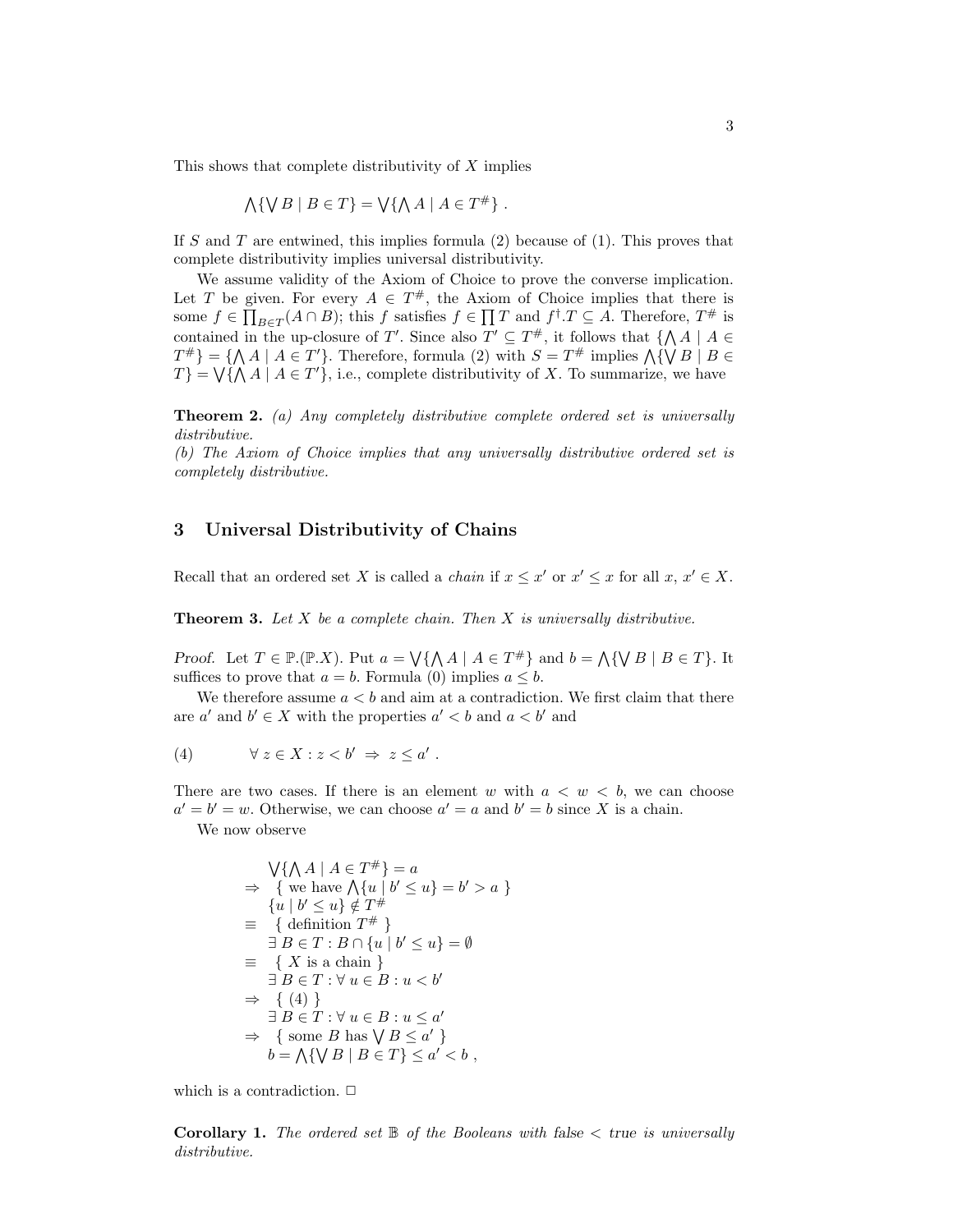#### 4 Products of Universally Distributive Posets

Let  $X = \prod_{i \in I} X_i$  be a product of a family  $(i \in I : X_i)$  of ordered sets X.i, equipped with the argumentwise order:  $x \leq y \equiv (\forall i : x.i \leq y.i)$ . Recall that least upper bounds  $(V)$  and greatest lower bounds  $(V)$  can be taken argumentwise. So, if all ordered sets  $X_i$  are complete, the product X is complete.

**Theorem 4.** Let  $(i \in I : X.i)$  be a family of universally distributive ordered sets. Then the product  $X = \prod_{i \in I} X_i$  is universally distributive.

Proof. It suffices to observe that, for any entwined pair S and  $T \in \mathbb{P}(\mathbb{P}(X))$ , we have

$$
\begin{aligned}\n\bigvee \{\bigwedge A \mid A \in S\} &= \bigwedge \{\bigvee B \mid B \in T\} \\
&\Leftarrow \{ \text{ extensionality, take arbitrary } i \in I \} \\
\bigvee \{\bigwedge A \mid A \in S\}.i &= \bigwedge \{\bigvee B \mid B \in T\}.i \\
&\equiv \{ \bigvee \text{ and } \bigwedge \text{ are taken argumentwise } \} \\
\bigvee \{\bigwedge \{f.i \mid f \in A\} \mid A \in S\} &= \bigwedge \{\bigvee \{g.i \mid g \in B\} \mid B \in T\} \\
&\Leftarrow \{ X.i \text{ is universally distributive } \} \\
\{\{f.i \mid f \in A\} \mid A \in S\} \text{ and } \{\{g.i \mid g \in B\} \mid B \in T\} \text{ are entwined.}\n\end{aligned}
$$

This entwinedness in  $X_i$  is proved by observing that, for any subset  $K$  of  $X_i$ ,

$$
K \in up. \{\{f.i \mid f \in A\} \mid A \in S\}
$$
  
\n
$$
\equiv \{ \text{ definition } up \}
$$
  
\n
$$
\exists A \in S : \{f.i \mid f \in A\} \subseteq K
$$
  
\n
$$
\equiv \{ \text{ calculus } \}
$$
  
\n
$$
\exists A \in S : A \subseteq \{f \in X \mid f.i \in K\}
$$
  
\n
$$
\equiv \{ \text{definition } up \}
$$
  
\n
$$
\{f \in X \mid f.i \in K\} \in up.S
$$
  
\n
$$
\equiv \{ S \text{ and } T \text{ are entwined } \}
$$
  
\n
$$
\{f \in X \mid f.i \in K\} \in T^{\#}
$$
  
\n
$$
\equiv \{ \text{definition } T^{\#} \}
$$
  
\n
$$
\forall B \in T : B \cap \{f \in X \mid f.i \in K\} \neq \emptyset
$$
  
\n
$$
\equiv \{ \text{ calculus } \}
$$
  
\n
$$
\forall B \in T : K \cap \{g.i \mid g \in B\} \neq \emptyset
$$
  
\n
$$
\equiv \{ \text{definition of } \# \}
$$
  
\n
$$
K \in \{\{g.i \mid g \in B\} \mid B \in T\}^{\#} \cdot \square
$$

Note that we do not use the Axiom of Choice in this proof.

**Corollary 2.** Let X be a universally distributive ordered set. Let Z be an arbitrary set. Then the set of the functions  $Z \to X$  is universally distributive.

### 5 An Alternative Characterization

In this section, we prove an apparently simpler characterization of universal distributivity, which again is inspired by the Wikipedia item mentioned above.

Let a subset B of X be called *down-closed* if  $x \leq y \in B$  implies  $x \in B$  for all x and y. Let  $D.X$  be the set of down-closed subsets of X. We claim

**Theorem 5.** A complete ordered set  $X$  is universally distributive if and only if

(5) 
$$
\forall T \in \mathbb{P}.(D.X): \bigwedge \{ \forall B \mid B \in T \} = \bigvee \bigcap T.
$$

#### 4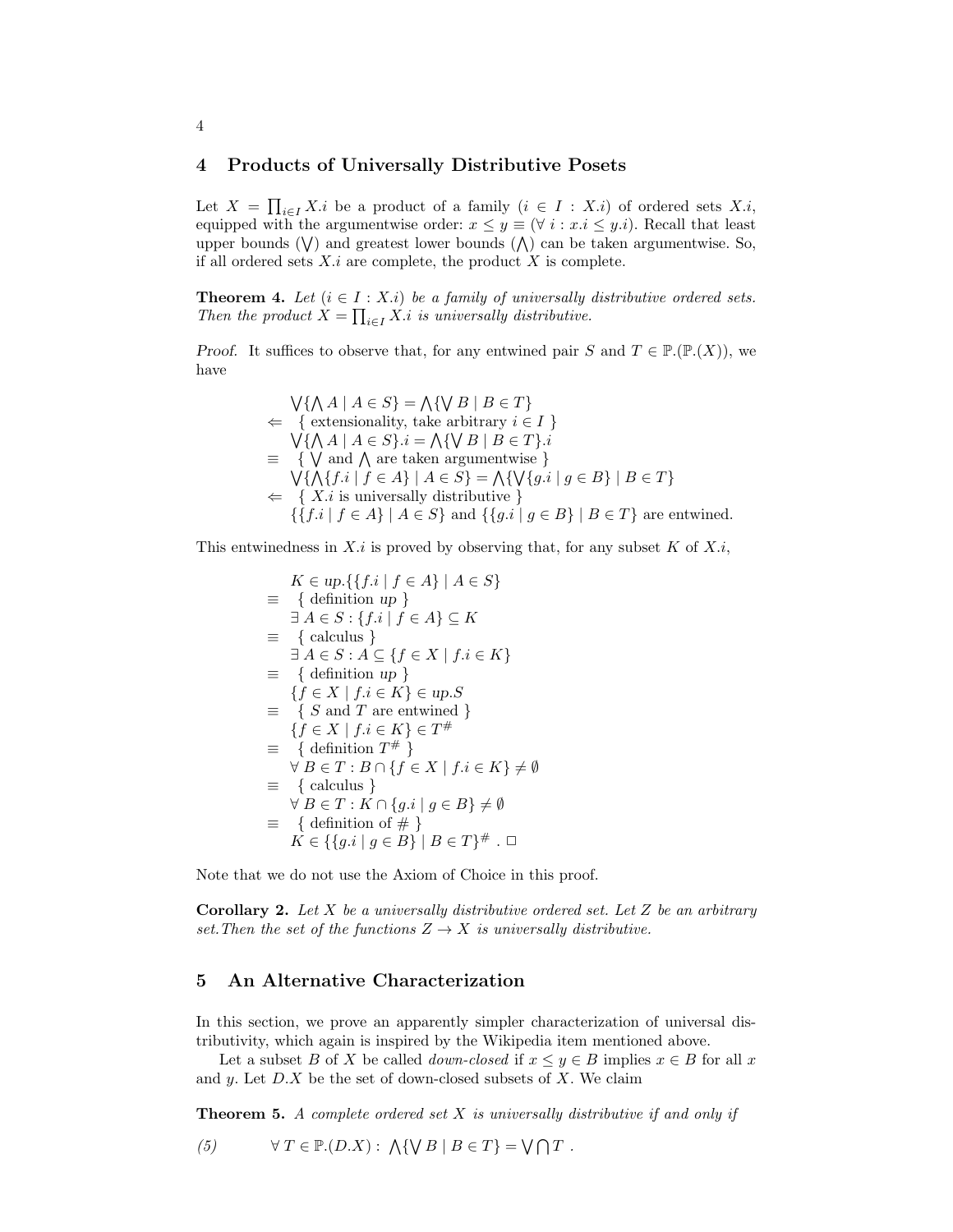Note that, in words, T ranges over all sets of down-closed subsets of X.

In order to prove this theorem, we need to relate arbitrary subsets of X to downclosed ones. We therefore define the down-closure function  $down: \mathbb{P}.X \to D.X$  by  $down.B = \{x \mid \exists b \in B : x \leq b\}.$  We also use the associated direct image function  $down^{\dagger} : \mathbb{P}.(\mathbb{P}.X) \to \mathbb{P}.(D.X)$ . Theorem 5 is based on the following general result:

**Theorem 6.** Let  $T \in \mathbb{P} \times (\mathbb{P} \times X)$ . Then  $\forall \{\bigwedge A \mid A \in T^{\#}\} = \bigvee \bigcap (down^{\dagger}.T)$ .

Proof. Let us write LHS and RHS for the lefthand side and the righthand side of the equality. We prove the equality by means of two inequalities.

First, let  $x \in \bigcap_{i=1}^{\infty} (down^{\dagger}.T)$ . For any  $B \in T$ , we have  $x \in down.B$ , so there is  $y \in B$  with  $x \leq y$ . This implies  $\{y \mid x \leq y\} \in T^{\#}$ . Since  $\bigwedge \{y \mid x \leq y\} = x$ , it follows that  $x \leq LHS$ . Since this holds for arbitrary x, this proves RHS  $\leq LHS$ .

Conversely, let  $A \in T^{\#}$  be given. For any  $B \in T$ , there is some  $x \in A \cap B$ , which therefore satisfies  $\bigwedge A \leq x \in B$ , so that  $\bigwedge A \in \text{down}.B$ . This implies that  $\Lambda A \in \bigcap (down^{\dagger}.T)$  and hence  $\Lambda A \le RHS$ . Since this holds for arbitrary A, it follows that  $LHS \leq RHS$ .  $\Box$ 

We can now prove Theorem 5. First, assume that  $X$  is universally distributive. We verify formula (5), by observing, for any  $T \in \mathbb{P}\,(D.X)$ , that

$$
\begin{aligned}\n&\bigwedge\{\bigvee B \mid B \in T\} \\
&= \{ \text{ universal distributivity } \} \\
&\bigvee\{\bigwedge A \mid A \in T^{\#}\} \\
&= \{ \text{ Theorem 6 and } down^{\dagger}.T = T \} \\
&\bigvee \bigcap T .\n\end{aligned}
$$

For the converse implication, we assume that (5) holds and observe for any set  $T \in \mathbb{P}(\mathbb{P}.X)$ 

$$
\sqrt{\{\bigwedge A \mid A \in T^* \}}
$$
\n= { Theorem 6 }\n
$$
\sqrt{\bigcap (down^{\dagger}.T \big)}
$$
\n= { formula (5) for  $T := down^{\dagger}.T$ }\n
$$
\wedge \{\sqrt{\bigdownarrow(down.B) \mid B \in T \}}
$$
\n= { relation between down and joins }\n
$$
\wedge \{\n \vee B \mid B \in T \},
$$

thus proving universal distributivity. This completes the proof of Theorem 5.

For completeness, we also give the dual version of Theorem 5. Let a subset A of X be called up-closed if  $x \geq y \in A$  implies  $x \in A$  for all x and y. Let U.X be the set of up-closed subsets of  $X$ . Then we have

**Theorem 7.** A complete ordered set  $X$  is universally distributive if and only if

$$
\forall S \in \mathbb{P}. (U.X): \sqrt{\{\bigwedge A \mid A \in S\}} = \bigwedge \bigcap S .
$$

### 6 Post-scriptum

It is well-known that the inclusion order makes the power set  $\mathbb{P}.Y$  of a set Y a complete ordered set with unions for suprema and intersections for infima. Independently of the Axiom of Choice, we have:

**Corollary 3.** The power set  $\mathbb{P}.Y$  of any set Y is universally distributive.

*Proof.* By Theorem 5, it suffices to prove, for any set  $T$  of down-closed subsets of  $\mathbb{P}.Y$ , that  $\bigwedge \{ \bigvee B \mid B \in T \} = \bigvee \bigcap T$ . In  $\mathbb{P}.Y$ , we have unions for  $\bigvee$  and intersections for  $\bigwedge$ . It therefore suffices to observe, for any  $y \in Y$ :